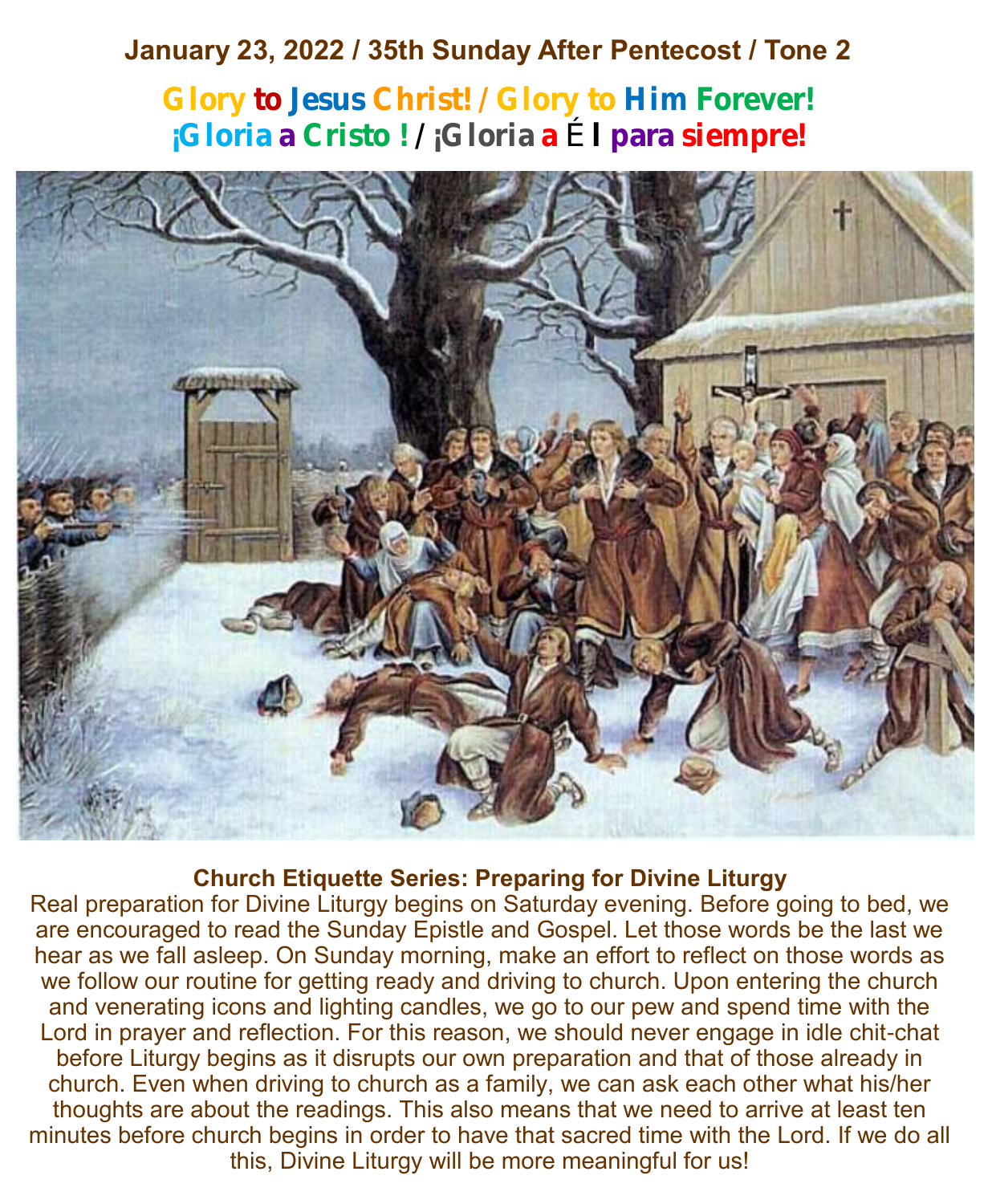**Holy Protection of Mary Byzantine Catholic Eparchy of Phoenix Most Reverend Thomas J Olmsted Apostolic Administrator** 

**Our Lady of Perpetual Help Byzantine Catholic Church 1837 Alvarado Dr. NE, Albuquerque, NM 87110 Parish office: (505) 256-1539 www.olphnm.org**

**Father Artur Bubnevych, Pastor Rectory (505) 268-2877 abbaolph@gmail.com** 

**Father Christopher Zugger pastor emeritus (505) 256-1787 Frchris.zugger@gmail.com www.frchriszugger.com** 

**Father Tyler Strand (516) 661-0883 tylerastrand@yahoo.co.uk**

# May the Lord Bless your kindness and generosity to His House!



# **OFFICE HOURS:**

Monday—Friday 10:00 am—4:00 pm Thursday OFF

**THEOSIS:** 2nd & 4th Thursday Bible Study 6:45 pm / Zoom

# **Advisory Board**

Fr. Chris Zugger, Dan Riley, Rafael Plut, Jeff Brewer, Michael Grega, Alicia Wells

# **Finance Council**

Matthew Blain, Maria Alden

# **Confession (Mystery of Reconciliation**):

9:15—10:00 am on Sundays, before or after weekday Liturgies, or by appointment with Father

#### **Mysteries of Baptism/Chrismation/ Eucharist**:

Must be arranged three months in advance. (Pre-Jordan requirement)

### **Mystery of Crowning:**  Must be arranged six months in advance

(Pre-Cana requirement)

**Sick and Shut-Ins:** It is the family's responsibility to notify the parish office when a parishioner is in the hospital or confined to home because of sickness or old age. Father will bring the confined person the Holy Mysteries on a regular basis. It is recommended that one receive the Anointing of the Sick before any major surgery. Please don't let the priest be last to know that someone is ill!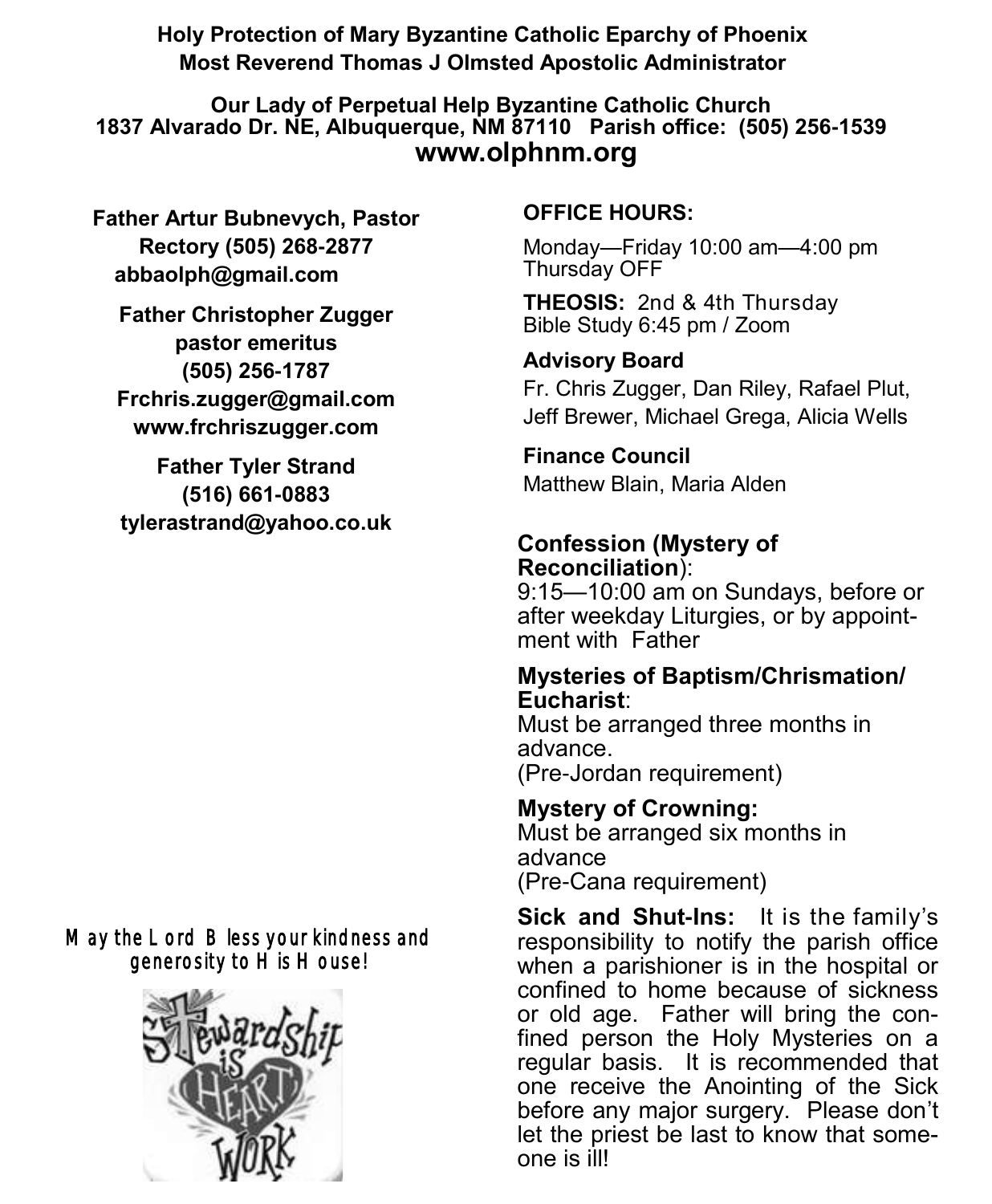Welcome to our Church! If you are looking for a spiritual home, contact Father Artur/Fr Chris or the office staff for more information. God bless you!

### *2 Corinthians 6:16-7:1; Matthew 15:21-28*

| YouTube<br>Live     | 8:30 am Rosary; 9:00 am Matins, Confessions<br>10:00 am Divine Liturgy for Parish Family, Benefactors and Friends<br>Eternal Lamp: +Mary Garza by Ann Rajala<br>5:00 pm Ask A Priest Anything Meeting                                                                                                                                                    |
|---------------------|----------------------------------------------------------------------------------------------------------------------------------------------------------------------------------------------------------------------------------------------------------------------------------------------------------------------------------------------------------|
| Jan 24 Mon          | Xenia Venerable / James 2:14-26; Mk 10:46-52                                                                                                                                                                                                                                                                                                             |
|                     | 9:00 am Liturgy / God's Blessing on Glena Barthe-Boxrud by Mary Alice Cooper                                                                                                                                                                                                                                                                             |
| Jan 25 Tue          | Gregory the Theologian Bishop / 1 Cor 12:7-11; Jn 10:9-16                                                                                                                                                                                                                                                                                                |
|                     | 9:00 am Liturgy /God's Blessing on Glena Barthe-Boxrud by Mary Alice Cooper<br>6:30 pm CAFÉ meeting at parish hall                                                                                                                                                                                                                                       |
| Jan 26 Wed          | Xenophon & Mary Venerables / James 3:11-4:6; Mk 11:23-26                                                                                                                                                                                                                                                                                                 |
|                     | 6:00 pm Liturgy / +Linda Adamsko by Fitzpatrick Family                                                                                                                                                                                                                                                                                                   |
| Jan 27 Thu          | Translation of the Rellics of John Chrysostom / Heb 7:26-8:2; Jn 10:9-16                                                                                                                                                                                                                                                                                 |
|                     | 6:45 pm THEOSIS Bible Study (zoom)                                                                                                                                                                                                                                                                                                                       |
| Jan 28 Fri          | Ephrem the Syrian Venerable / 1 Pet 1:1-2.10-12:2:6-10; Mk 12:1-12                                                                                                                                                                                                                                                                                       |
|                     | 9:00 am Prayer & witness in front of abortion clinic on San Mateo / Lomas<br>6:00 pm Liturgy / +Richard Loomis by Fitzpatrick Family                                                                                                                                                                                                                     |
| Jan 29 Sat          | Translation of the Relics of Ignatius Martyr / 1 Thess 5:14-23; Lk 17:3-10                                                                                                                                                                                                                                                                               |
| Jan 30 Sun          | <b>Sunday of Zaccheus / Three Holy Hierarchs</b><br>1 Tim 1:15-17; Heb 13:7-16 / Lk 18:35-43; Mt 5:14-19                                                                                                                                                                                                                                                 |
| <b>YouTube LIVE</b> | 4:00 pm Vespers (YouTube Live)<br>5:00 pm Divine Liturgy / Mysteries of Christian Initiation for Angel Santos and<br>Michelle Santos / Mystery of Chrismation and First Holy Communion for Ray<br>Mejia<br>Hebrew Scriptures for Sunday:<br>Deuteronomy 1:8-11.15-17a; Deuteronomy 10:14-21; Wisdom 3:1-9<br>8:30 am Rosary; 9:00 am Matins, Confessions |
|                     | 10:00 am Divine Liturgy for Parish Family, Benefactors and Friends<br>Eternal Lamp: Intention of Cielo Doherty                                                                                                                                                                                                                                           |
|                     |                                                                                                                                                                                                                                                                                                                                                          |

**YOUTUBE LIVE-STREAMING**: OLPH Sunday / Holy Day Liturgies are available on YouTube. The link is <u>https://youtube.com/c/olphmedia</u>. Please click the "Subscribe" button to make it easier for you to find the channel in the future. Please, send your feedback about the quality of the live stream / comments / suggestions to Dan Riley: [riley.dan@gmail.com](mailto:riley.dan@gmail.com)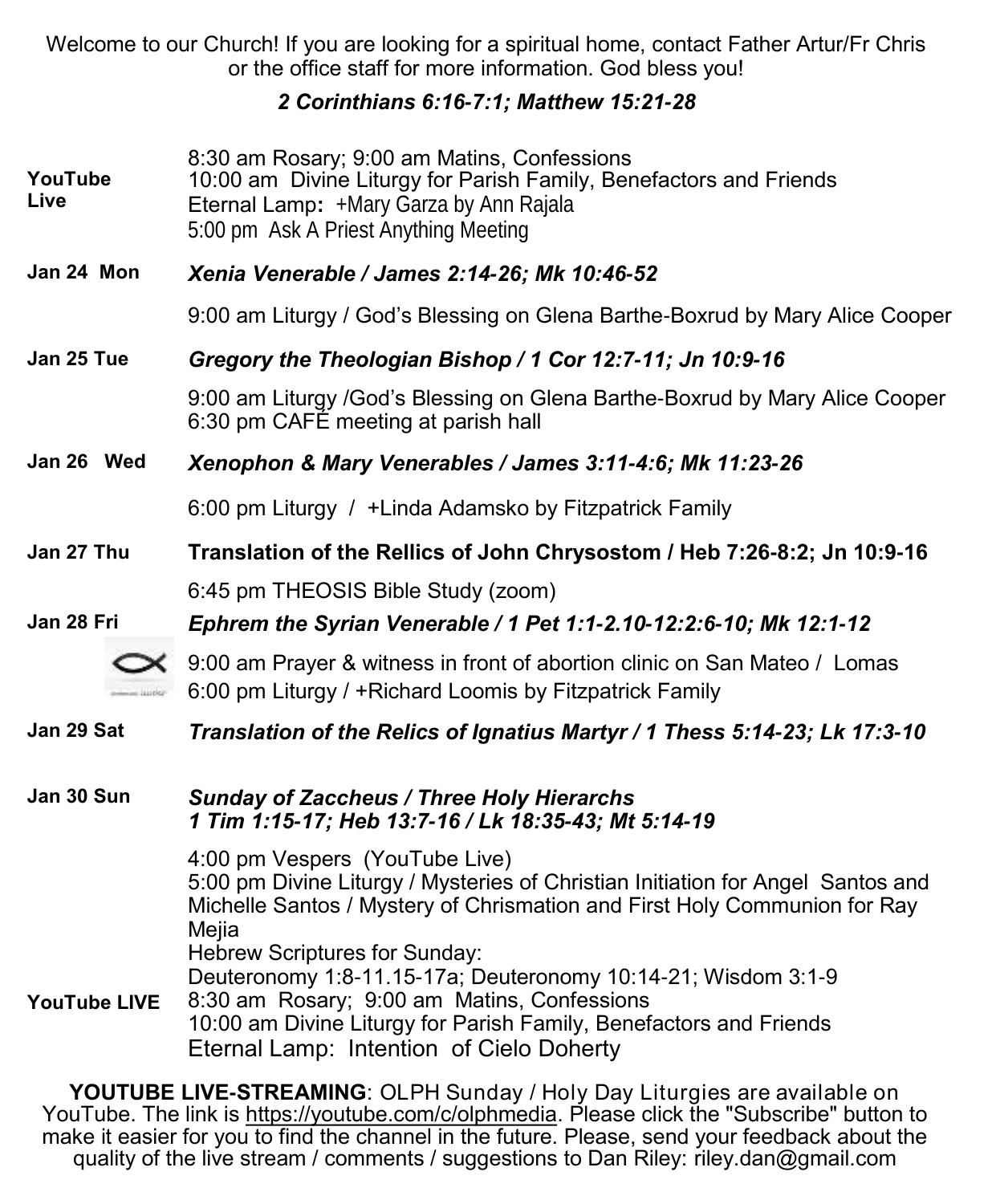#### **Remember Those Who Request Our Prayers:**

Physician and Help of Those in sickness, Redeemer and Savior of the infirm; O Master and Lord of all, grant healing to your servants. Be clement, show mercy to those who have sinned much, and deliver them, O Christ, from their Iniquities, that they may glorify your might divine

Sharif Rabadi Jenny Ford Priscilla Hughes Marilyn Fore Sven & Barbara Svensson Laurie Bienz Brent Dodson-Sands Lara Davis

Fr Chris Zugger Marcie Dark

Buster Miscusi Barbara De Lap Irene Bradley Soriah Chavez Abraham Haddad Marianne Gerace Lori Medina

Paola Terlaza Ruth Sousa Linda Granci Vicki Frank **Christopher** Barlow Tracy McTernan Scott Fafrak Jordan Smith Rebecca Baia Janet Worthington Patti Klinkovsky Matt Williamson

### **Intentions of the Rosary:**

Michael Baron Gabriel Preisler Todd Bailey Jessica Pieniadz Rhonda Glasscock

1st Decade: Help for persecuted Catholics, especially in communist and Islamic states 2nd Decade: Spiritual and physical growth of our parish and the Byzantine Catholic Church 3rd Decade: Increase in vocations to priesthood, diaconate, and consecrated life to serve the Byzantine Catholic Church

4th Decade: Repose of the souls who have no one praying for them

5th Decade: Healing of the sick in body, mind and soul

#### **Holy Father's Intentions for January For true human fraternity**

We pray for all those suffering from religious discrimination and persecution; may their own rights and dignity be recognized, which originate from being brothers and sisters in the human family.



Vocation Icon Today: Grega Family Next Sunday: Carol Donlin

"…even the little dogs eat the crumbs from their masters' table." Today's encounter between the Canaanite woman and our Lord shows us what hunger for salvation looks like. The entire world seeks fulfillment that comes to us through union with God. Is He calling you to serve and show this mystical reality by serving as a monk or nun, or through a life in the holy orders? Reach out to the Vocations Office at 206-329-9219 or email: [vocations@ephx.org](mailto:vocations@ephx.org%20)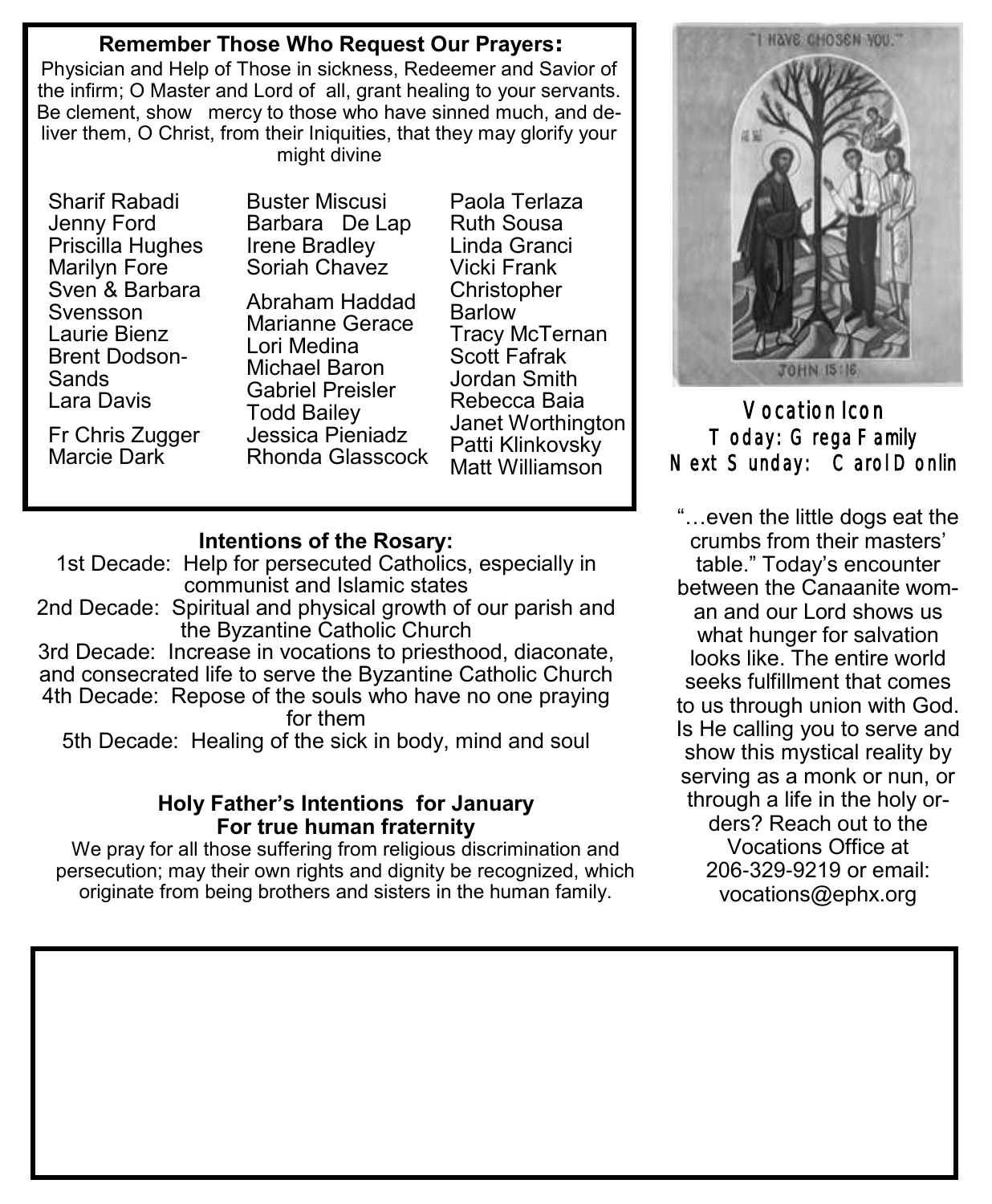### **January 30 2022**  Cantor: Evie Jilek Reader: Michael Wells Altar Server: Michael Grega Trojca: Maddy Riley & Zachary Fedorowich Counters: Rafael Plut, Ann Rajala

#### **Propers for 1/30/2022 36th Sunday after Pentecost Three Holy Hierarchs Tone 3** Troparion (Tone 3) - 135 Troparion (Hierarchs) - 318

*v. Glory...*  Kontakion (Tone 3) - 136 *v. Now & Ever...* Theotokion - 406 Prokeimenon & Alleluia - 137 & 319 Our Father - 68 Communion Hymn - 79 & 283 [D]

# **OLPH Prayer Warriors**

Sunday (Zoom). Send your prayer requests to Patricia at pocb@unm.edu THE PRAYER WARRIORS IS OPEN TO EVERYONE--WOMEN, MEN, & CHILDREN (children who have their parents' permission)!

# **BARBARA'S HALL REPORT**

More good news! In case you hadn't heard, Father Artur got his Green Card! Now he won't have to worry about being deported, and he can leave the US to go back to the Ukraine to visit his family!

# **Coming Events—Mark Your Calendars Now**

| Tue<br>Feb 1             | 6:00 pm Advisory Board Meeting                                                                                              |
|--------------------------|-----------------------------------------------------------------------------------------------------------------------------|
| Wed<br>Feb 2             | <b>Meeting of Our Lord with Simeon &amp; Anna</b><br>Simple Holy Day (YouTube Live)<br>6:00pm Liturgy / Blessing of Candles |
| Sat<br>Feb 19            | <b>First All Souls Saturday (YouTube live)</b>                                                                              |
|                          | 9:00 am- All Souls Liturgy / Panichida                                                                                      |
| Mon<br>Feb <sub>28</sub> | <b>First Day of the Great Fast</b><br>6:00pm-Presanctified Liturgy with anointing                                           |
| Mar 6                    | <b>Sunday of Orthodoxy</b><br>10:00 am Divine Liturgy / Procession with<br>Icons / Blessing of Icons                        |
| Sat<br>Mar 12            | <b>Second All Souls Saturday</b><br>9:00 am-All Souls Liturgy / Panichida                                                   |
| Sun<br>Mar 13            | <b>DAYLIGHT SAVINGS BEGINS move your</b><br>clock an hour ahead                                                             |
| Sat<br><b>Mar 19</b>     | <b>Third All Souls Saturday</b><br>9:00 am-All Souls Liturgy / Panichida                                                    |
| Fri                      | <b>Annunciation of the Theotokos</b>                                                                                        |
| Mar 25                   | <b>Solemn Holy Day</b><br>6:00pm - Vesper Liturgy of St John<br>Chrysostom / Blessing of Litija                             |
| Sat<br>Mar 26            | 9:00 am--Divine Liturgy for the Leave taking<br>of Annunciation followed by All Souls<br>Panichida                          |
| Thurs<br>Mar 31          | 7:00 pm Matins with Great Canon of<br>St Andrew of Crete / Reading Life story of<br><b>St Mary of Egypt</b>                 |
| Sat<br>April 2           | <b>Akathistos Saturday</b><br>9:00am-Akathist to the Most Holy<br>Theotokos                                                 |
| Sat<br>April 9           | Saturday of Lazarus (End of 40 day Lent)<br>9:00am Divine Liturgy                                                           |

# **PYSANKY WORKSHOPS**

OLPH will host workshops for anyone interested in learning how to make pysanky (Ukranian Easter eggs). The workshops are open to all (children do need a supervising adult) and will be held in February & March at the following dates and times: 2/17 6-9pm, 2/26 9am-12pm, 3/17 6-9pm, 3/26 11am-2pm. Supplies are needed for all participants, so please RSVP with Andrea Riley at 505-220-9137 or [andrea.riley@gmail.com.](mailto:andrea.riley@gmail.com)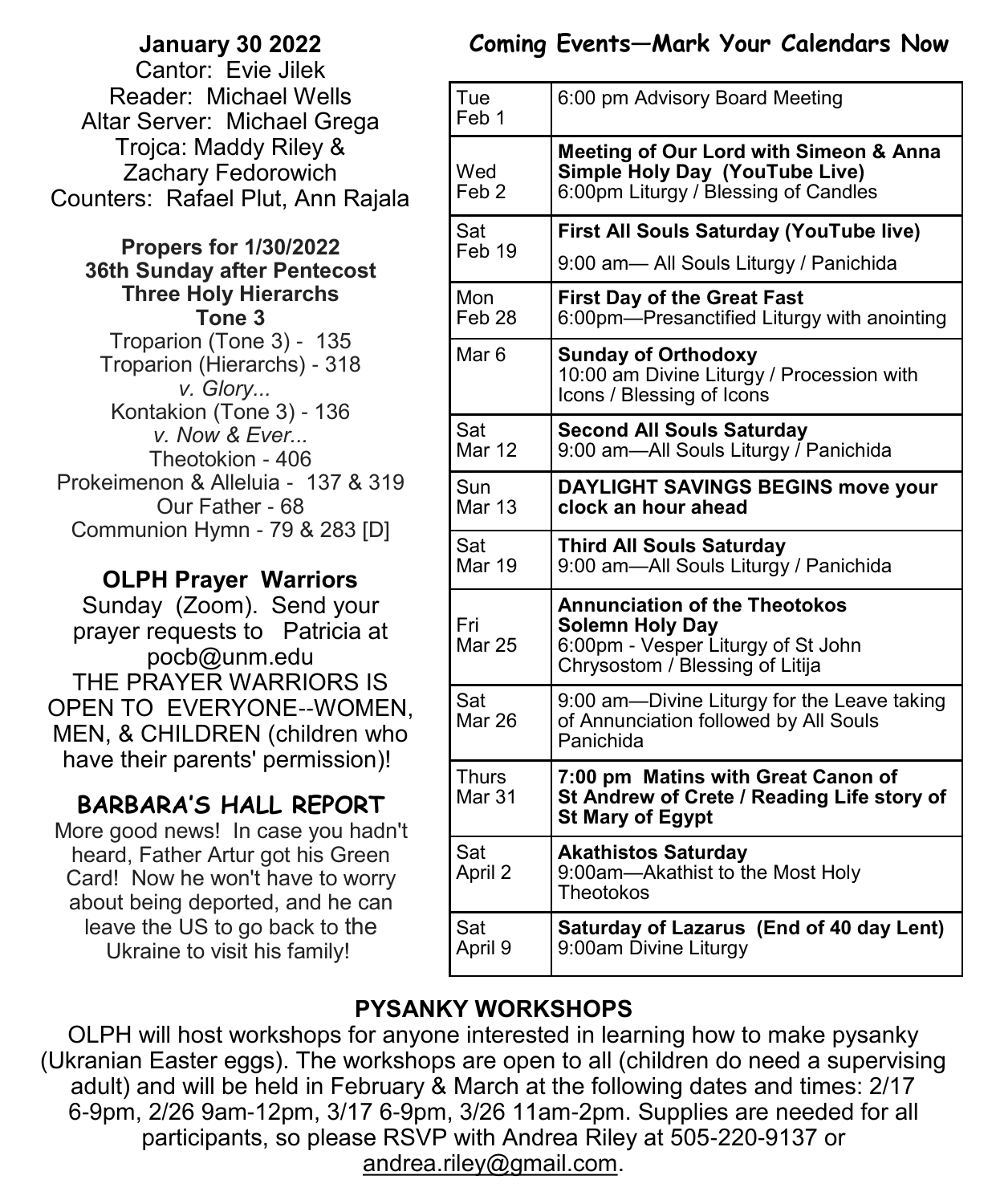# **Holy Mysteries of Christian Initiation**

Next Saturday, January 29<sup>th</sup>, Michelle & Ray Mejia and Angel Santos will receive the Holy Mysteries of Christian Initiation at the 5:00PM Divine Liturgy. Let us pray for them and their families as they prepare to become part of God's family and our Byzantine Catholic Church.

**CAFE will resume in our hall on Tuesday, January 25, at 6:30 pm**. After prayers and supper, we will have "Ask A Priest Anything" as our first session, and take ideas for future gatherings. CAFE is Catholic Apologetics Fellowship Evangelization, and is a chartered club at UNM. It is open to all young adults and all are welcome to participate in our meetings and outings. We meet on the second and fourth Tuesdays of the month. Our thanks to our generous sponsors who enable us to serve the young people.

**The patterns for Easter basket covers** are in the capable hands of Clare Sena. If you would like to try your hand at making one, Clare is offering to help and to share her experience. Her phone number is in the parish directory. The patterns require a light table to transfer the image to cloth. If you need a light table, Pam Pettit has one to either loan or give away if you can use it. Her number is 299-1609. Happy stitching, and may God prosper the work of your hands!

**ALL SOULS SATURDAYS** : Following the Byzantine Catholic tradition, five Saturdays are set aside for the remembrance of the departed members of our families and of our friends. This year, the first All Souls Saturday is February 19th. Using the envelope provided in your packet or on a sheet of paper, please submit the names of those you wish to have remembered at the Divine Liturgy / Panachida on these five Saturdays. Only write the first names of the individuals to be commemorated; if the list of names is the same as last year, simply write "same as last year," or write "add the following names to my list." Return your requests to the parish office by mail or by placing them in the collection basket. Deadline for returns is Sunday, February 13th.

# **ONLINE GIVING / ONLINE TITHING** is available on our website:

For those parishioners who can't attend in person or traveling or anyone who find this more convenient, we just set up a new way to tithe online using your credit card or debit card information. You can do a one-time donation or setup weekly donations!! You will receive a receipt and statement immediately after donating. The software takes a very small percentage of the donation, but its worth it for the ease of the system. You can donate using your computer / smartphone at: [tps://](https://www.olphnm.org/giving) [www.ol phnm.org/giving.](https://www.olphnm.org/giving) 

# **REMINDER ABOUT PARISH SUBSCRIPTION TO FORMED.ORG**

For those who are new to Formed.org:

This site offers amazing opportunity to enrich our FAITH. You will find thousands of books, audio talks, movies, documentaries, studies and much more. The content of website is updated on daily basis with new helpful resources. Everyone can use OLPH parish account to log in. This is what you need to do:

1. Go to Formed.org, click sign in and then click "I belong to parish"

2. Enter zip code 87110

3. Find among the parishes OLPH Byzantine

4. Put your name and email (you will get a link in your email to directly log in) Enjoy the content!

Also, you are most welcome and encouraged to share parish subscription with your friends, neighbors, coworkers or just anyone who would benefit.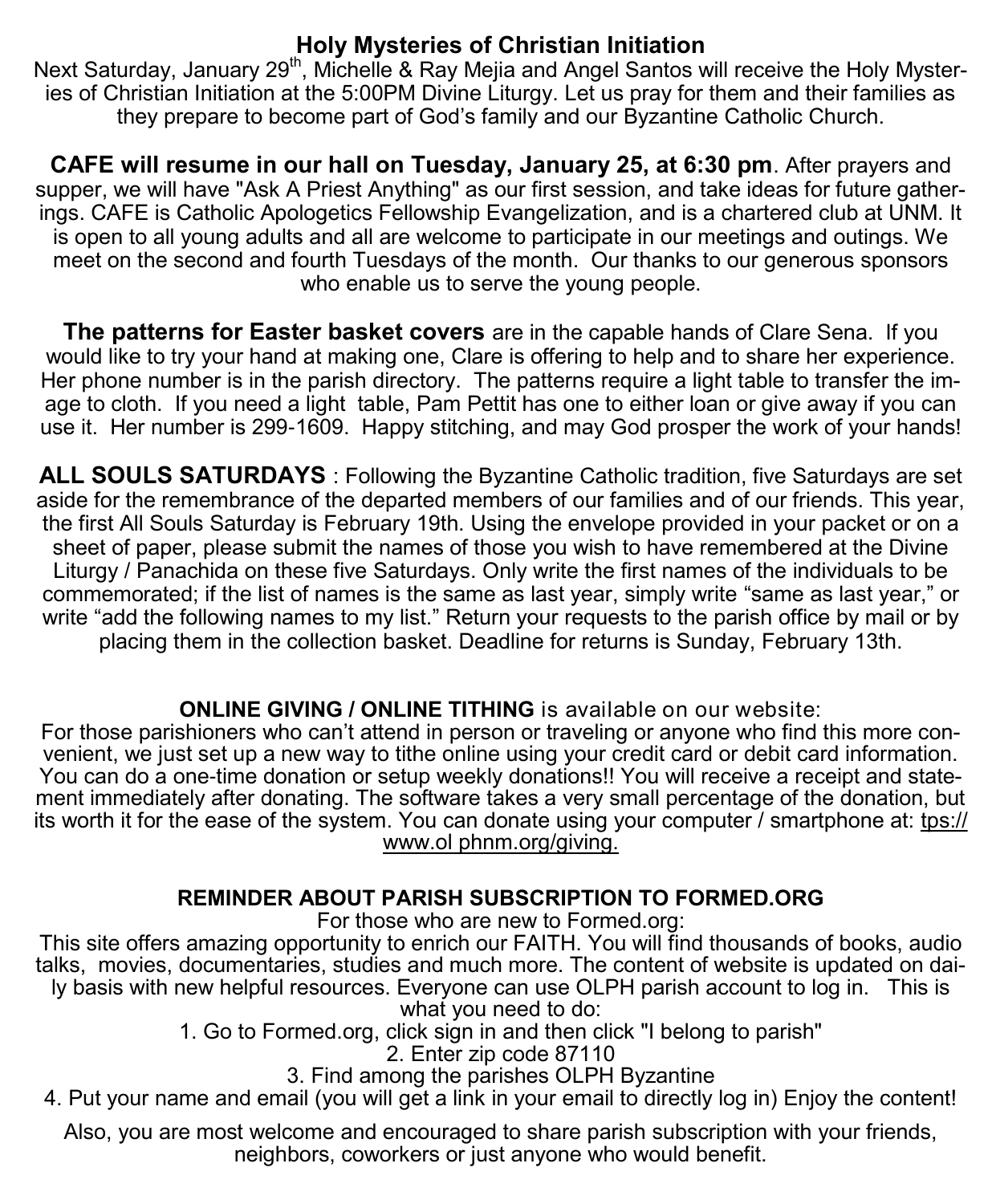# January 24: **Blessed Vincent Lewoniuk and Companions - Martyrs of Pratulin**.

In 1873, the Russian Empire declared that all of the parishes of the last Greek Catholic eparchy in the country would become Orthodox. In 1874, **Orthodox priests were forcibly introduced into the parishes, accompanied by soldiers from the army**. In several places where there was resistance, the soldiers engaged in massacre, rape, and looting. Most of the faithful refused to convert, and were known as "The Stubborn Ones" by the Russian state.

**Bl. Vincent Lewoniuk and twelve other boys and men, ages 12 – 50, gathered at the front door** of their church in the town of Pratulin on January 24, 1874, to prevent a Russian Orthodox priest from taking over their parish. Vincent opened his shirt to reveal his baptismal cross on his chest. "You can kill me, but you cannot kill the Church." At that, the soldiers opened fire, killing these thirteen and wounding others. The crucifix which they held was saved by survivors and today hangs in the museum at the site.

They are exemplars of the apostolate of the laity: defending the Faith unto death. **The survivors also show the apostolate of the laity, as the Stubborn Ones maintained secret priests** brought in from the Austrian Empire, organized lay-led prayer services, and taught the Byzantine Catholic Faith to their communities. In 1905, Tsar Nicholas II allowed the Stubborn Ones to become officially Catholic again, but only by joining Latin rite parishes only: 100,000 did so. **We face growing challenges to our faith in America. How strong is our own faith as Catholics? What will we do if, God forbid, persecution should come our way?** Will we hold fast, or give it all up? Consider **Aniceti Hryciuk, only twelve years old, who dressed in his best clothes before going to the church.** He asked his parents, "Will I be worthy to be killed for my Faith?" How strong is *our* faith?

# January 25: **St Gregory the Theologian**

Also known as Gregory Nazianzen after his home town, he is one of the great Doctors of the Church. Gregory and St. Basil the Great were classmates and friends in Athens. Gregory was the son of a bishop, and famous for his writing and preaching. He was ordained a priest against his will and fled to Basil's monastery when the people of Nazianzus tried to make him their bishop. Later both men returned to Cappadocia to fight the Arian heresy. Basil was made archbishop of Caesarea, and he made Gregory the bishop of Sasima.

In 378 Basil agreed to send Gregory to Constantinople to fight the many heresies afflicting the capital. Gradually his preaching defending the Nicene Creed and Christ's equal humanity and divinity won over many heretics. He became the archbishop in 380 after fierce struggles with the Arians, but ultimately went home to defeat yet another heretical movement. He was able to spend his last years, marked by physical pain, as a hermit and died in 390.

He left a legacy of many books and sermons which are still used today. His eloquent defenses of the divinity of the Holy Spirit and the two natures of Christ resulted in him being granted the title "Theologian," which was given only to Saint John the Evangelist and Saint Simeon the New Theologian.